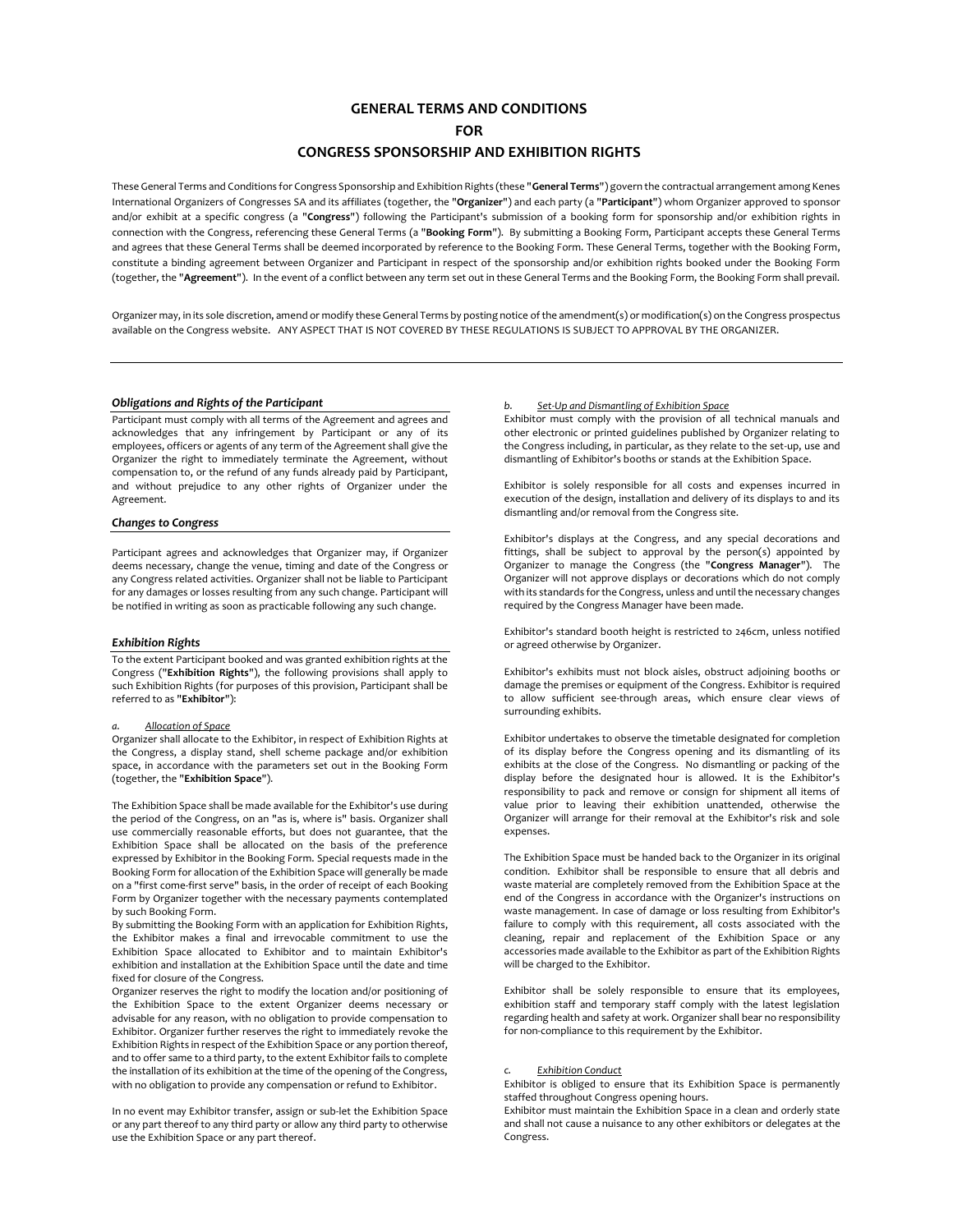The Exhibitor may only present and display in the Exhibition Space its own materials, products and/or services. Under no circumstances may Exhibitor promote or display in the Exhibition Space materials, products or services of a third party.

All promotional activities and all other promotional activities including interviews, demonstrations, and the distribution of literature or samples, must be confined to the limits of the Exhibition Space. Any other promotional activities by Exhibitor or by anyone on its behalf, including, without limitation, canvassing or distribution of leaflets or other promotional materials outside of the Exhibition Space, is expressly forbidden.

Use of electricity shall be subject to the Congress Manager's instructions. Flammable materials are not allowed to be utilized by Exhibitor. Equipment displayed or demonstrated must be installed with strict adherence to all safety requirements.

The provision of refreshments for Congress delegates by Exhibitor are permitted, subject to the catering regulations of the Congress building. Organizer is not liable or responsible for the quality and/or quantity of the Exhibitor's refreshments.

Sound equipment must be regulated and directed into the Exhibition Space so that it does not disturb neighbouring exhibits. Congress management reserves the right to require the Exhibitor to discontinue any activity, noise or music that Organizer deems objectionable or a nuisance.

#### *d. Liquidated Damages*

Without limiting any right or remedy to which Organizer is entitled to under the Agreement or applicable law, in case Exhibitor fails to comply with the requirements set out in these General Terms, Organizer shall be entitled to liquidated damages in the amount of 25% of the total package amount committed by the Exhibitor under the Booking Form.

## *Sponsorship Rights*

To the extent Participant booked and was granted sponsorship rights at the Congress ("**Sponsorship Rights**"), the following provisions shall apply to such Sponsorship Rights (for purposes of this provision, Participant shall be referred to as "**Sponsor**"):

### *a. Allocation of Sponsorship Rights*

Organizer shall allocate to the Sponsor in respect of the Congress those sponsorship opportunities designated in the Booking Form (the "**Sponsorship Rights**"). Applications in Booking Forms for Sponsorship Rights will be considered in order of their receipt by Organizer together with the necessary payments.

The Sponsorship Rights shall be made available for the Sponsor's use during the period of the Congress, on an "as is" basis. Organizer shall use commercially reasonable efforts, but does not guarantee, that the Sponsorship Rights shall be allocated based on the preference expressed by Sponsor in the Booking Form. Special requests made in the Booking Form for allocation of Sponsorship Rights will generally be made on a "first come-first serve" basis, in the order of receipt of each Booking Form by Organizer together with the necessary payments contemplated by such Booking Form.

By submitting a Booking Form with an application for Sponsorship Rights, the Sponsor makes a final and irrevocable commitment to accept the Sponsorship Rights allocated to Sponsor and to comply with the Sponsorship Guidelines (as such term is defined in the Booking Form).

# *b. Certain Limitations*

Display of all signs or other promotional materials by Sponsor or by anyone on its behalf at the Congress must be coordinated and approved in advance by Organizer.

Sponsor's promotional activities shall at all times be limited to those expressly included in the Sponsorship Rights and may only be carried out in or from the Exhibition Space (to the extent Sponsor is also an Exhibitor) or from those areas specifically designated by Organizer for such purposes, by prior written permission.

Any other promotional activity by Sponsor or by anyone on its behalf, including, without limitation, distribution of leaflets or materials to delegates in the Congress site, is expressly forbidden.

### *Participant Access to the Congress and Exhibition Space*

Access to the Congress by any person acting for Participant is subject to such person presenting an access badge issued by Organizer. Participant's badges will not be mailed in advance and may be collected from the Congress Registration desk on the Congress commencement date.

## *Non-Exclusive Rights*

Participant acknowledges and agrees that its rights granted under the Agreement are non-exclusive and that Organizer may have additional sponsors, exhibitors and supporters in its absolute discretion, including those who may be competing with Participant, on the same or different terms to those contained in the Agreement.

## *Compliance; Codes of Practice*

Participation by Participant in the Congress is subject to Participant's strict compliance with all rules, regulations and conditions stated herein and in any other policies of procedures relating to the Congress that Organizer may from time to time deliver to Participant, as well as to all national and international rules and regulations related to advertising and promotion of products and services as part of the Congress.

Without limiting the generality of the preceding sentence, Participant must comply with all applicable laws and regulations and codes of practice, including, without limitation, those promulgated by IPCAA (International Pharmaceutical Congress Advisory Association) published at [www.IPCAA.org,](http://www.ipcaa.org/) EFPIA (European Federation of Pharmaceuticals Industries & Associations), published a[t www.efpia.org,](http://www.efpia.org/) MedTech Europe published at http://www.medtecheurope.org/ and IFPMA (International Federation of Pharmaceutical Manufacturers & Associations), published a[t www.ifpma.org.,](http://www.ifpma.org/) to the extent applicable.

Without limiting the generality of the preceding paragraph, in the case of events conducted in the USA or Canada, Sponsor must also comply with all applicable laws, regulations, and codes of practice, including, without limitation, those promulgated by the FDA (U.S. Food & Drugs Administration) published at <https://www.fda.gov/> and Advamed published a[t https://www.advamed.org/,](https://www.advamed.org/) to the extent applicable.

# *CME*

In the event CME (continuing medical education) activities are conducted at the Congress, absolutely no promotional activities will be permitted and no advertising materials may be displayed in the same lecture halls or rooms immediately prior to, during, or after a CME activity. Promotional activities and advertising materials must be separate and distinct from any educational activities and may not interfere, or in any way, compete with the learning experience.

### *Licenses*

Participant grants Organizer and its affiliates a non-exclusive, nontransferable, royalty-free license to use, without the right to sublicense, Participant's trade name, logo and trademarks in connection with Participant's participation in and activities conducted in connection with the Congress.

Organizer grants Participant a non-exclusive, non-transferable, royaltyfree, revocable, license to use, without the right to sublicense, the Congress name, title, trade name, logos and trademarks in connection solely with the exercise of its Exhibition Rights and Sponsorship Rights at the Congress, such license to valid until the earlier to occur of: (i) the end of the Congress; or (ii) the earlier termination of the Agreement.

## *Payment*

Payment of the Participation Fee must be made in accordance with the conditions of payment set out in the Booking Form. Should the Participant fail to make any payment on time, the Organizer shall be entitled to terminate the Agreement, make other arrangements for the Sponsor Rights and Exhibition Space and seek compensation for non-fulfilment of contract or other remedies available to Organizer under the Agreement or by law.

Participant acknowledges that Organizer may assign any or all its rights and obligations under the Agreement to any of its affiliates or to any third party. Participant specifically acknowledges and agrees that all or any portion of the payments to be made under the Agreement by Participant may be invoiced by and become payable by Participant to an affiliate of Organizer, who may act as Organizer's paying agent.

All amounts payable by Participant are exclusive of VAT, gross sales or service taxes and other similar taxes, which shall be payable by Participant. Participant must make all payments in accordance with the Booking Form, without any set-off or withholding of any kind.